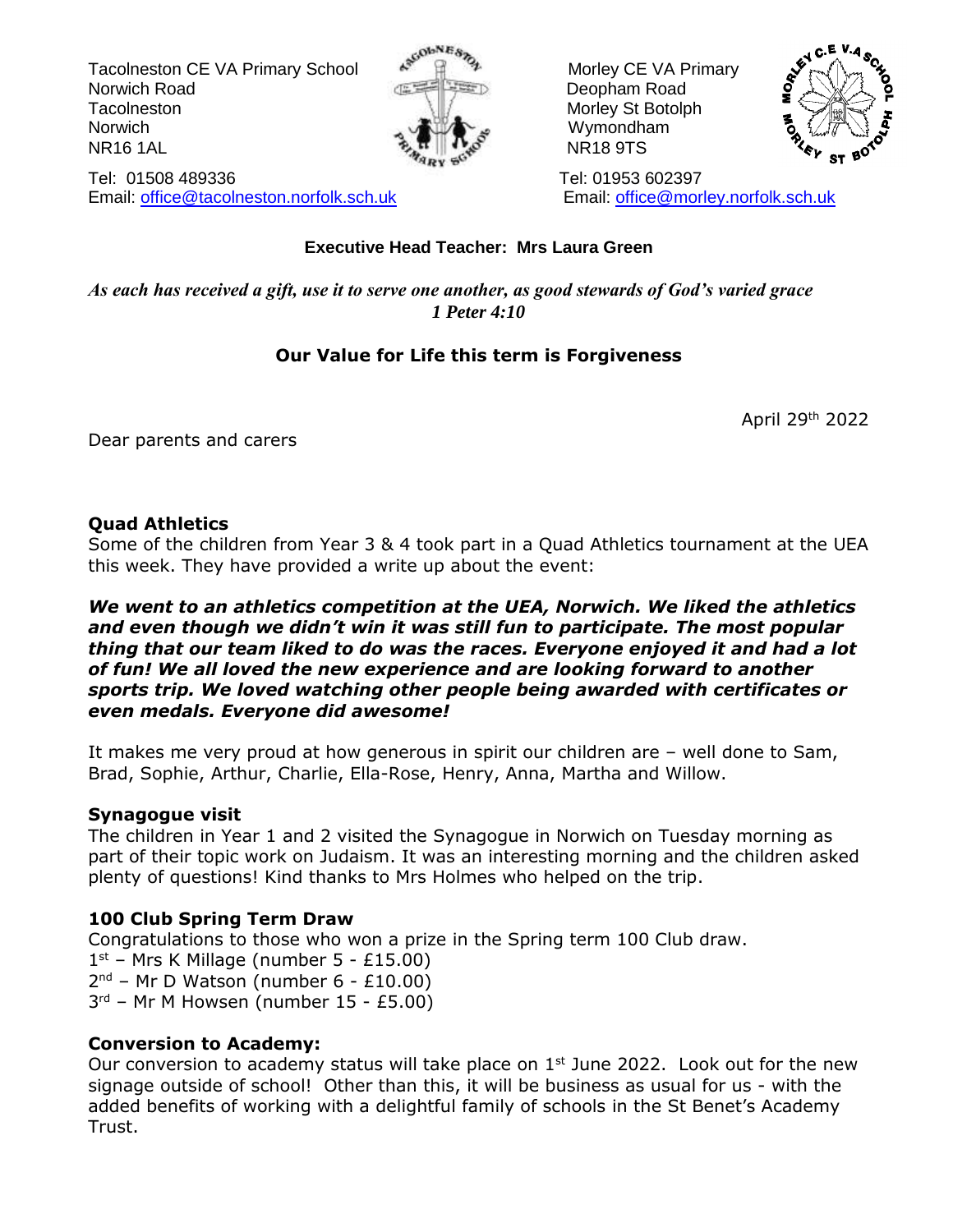#### **COVID Guidance:**

From  $1<sup>st</sup>$  April, the government have advised that we are no longer operating in a public health emergency and can start to deal with Coronavirus in the same way as other respiratory viruses. If your child is ill with flu-like symptoms and a high temperature they should remain at home for a minimum of three days.

We will continue to ask the children to sanitise their hands at transition points and will ensure that rooms are well ventilated. We will also continue additional cleaning during the school day.

**Library Summer Reading Challenge** Here is a link to the Summer Reading Challenge which has a Science theme this year. <https://summerreadingchallenge.org.uk/news/general/gadgeteers-intro>



#### **Residential trip payments**

Payment for the residential visits to the Isle of Wight and Horstead this year can be paid in instalments on SchoolMoney at any time to suit you and your budget. In particular, this might be an easier option for the Isle of Wight trip rather than having to pay the full amount all at once. Full payment for the Isle of Wight trip is due by May  $8<sup>th</sup>$  2022.



Friends of Morley Primary School (FOMPS) are a group of parents and staff working together to fundraise much needed money to support extra resources for our students. Our next events are: **Adult Disco** – 21/05/22 NEW DATE! **FOMPS Stall –** Morley Beer Festival & Family Fun Day – 25/06/22 **Summer Fair** – 16/07/22 Further details to follow

## **Celebrations**

**Willow Class** Robbie



**Sycamore Class** Maiya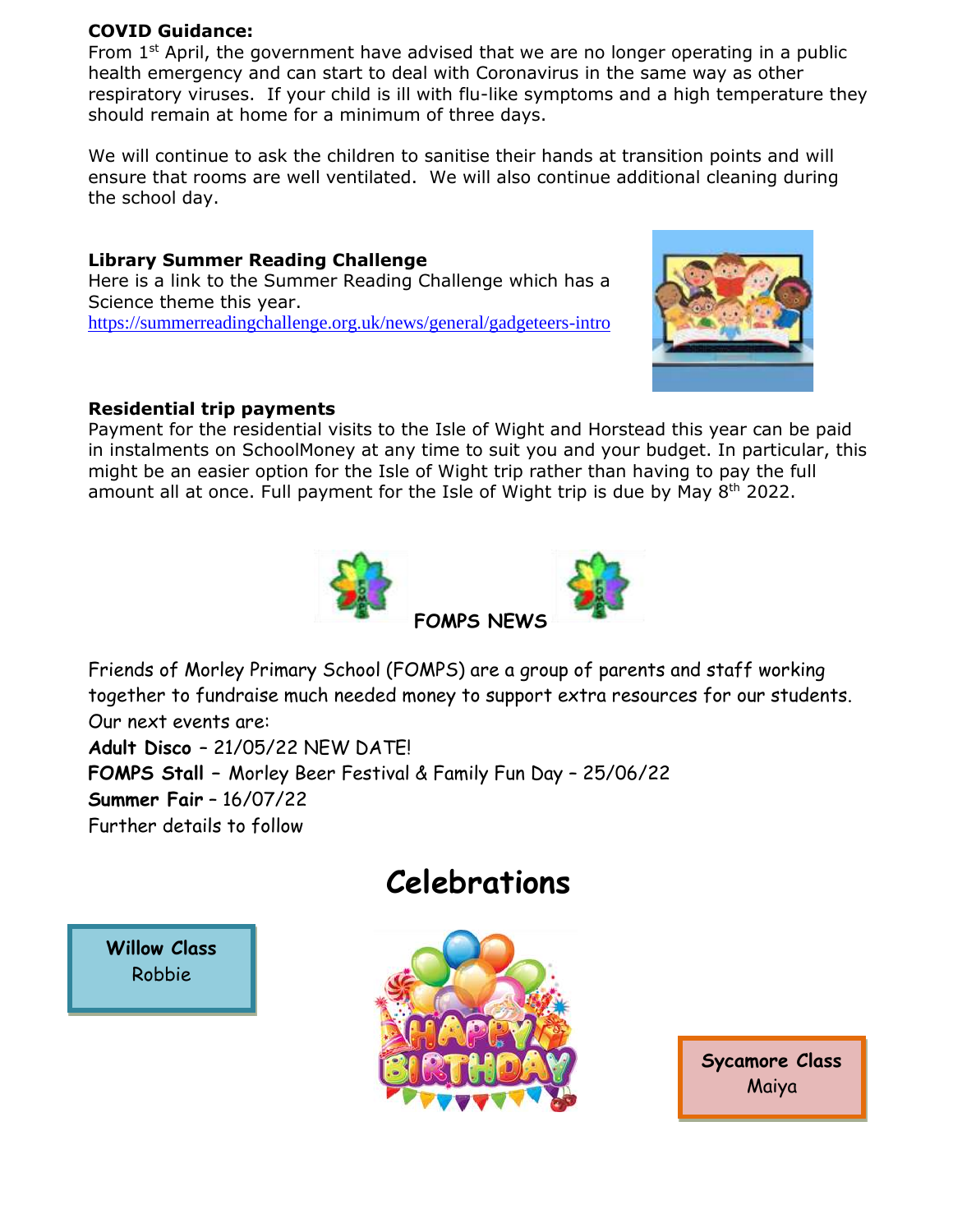| Value                   | Pine | Oak    | Sycamore           | Rowan | Willow  |
|-------------------------|------|--------|--------------------|-------|---------|
| <b>Achievements</b>     |      |        |                    |       |         |
| <b>Star Readers</b>     |      | Liam   |                    |       |         |
|                         |      | Holly  |                    |       |         |
| <b>Reading Passport</b> |      |        |                    |       |         |
| Going for Gold          |      | Molly  |                    |       |         |
| Award                   |      | (Gold) |                    |       |         |
| <b>Merit Badge</b>      |      |        |                    |       |         |
| <b>Bronze</b>           |      |        |                    |       |         |
| Silver                  |      |        |                    |       |         |
| Gold                    |      |        |                    |       |         |
| Platinum                |      |        |                    |       |         |
| <b>EFFORT</b>           |      |        |                    |       |         |
| <b>HELPFULNESS</b>      |      |        |                    |       |         |
| <b>COURAGE</b>          | Ella | Sophie | Sam<br><b>Brad</b> |       |         |
| <b>SERVICE</b>          |      |        |                    |       | Yasemin |
| SELF RESPECT            |      |        |                    |       |         |
| <b>RESPONSIBILITY</b>   |      |        |                    |       |         |
| <b>FORGIVENESS</b>      |      |        |                    |       |         |
| <b>GENEROSITY</b>       |      |        |                    |       |         |
| <b>FRIENDSHIP</b>       |      |        |                    |       |         |
| <b>RESPECT</b>          |      |        |                    |       |         |
| <b>KOINONIA</b>         |      |        |                    |       |         |
| <b>COMPASSION</b>       |      |        |                    |       |         |
| <b>PERSEVERANCE</b>     |      |        |                    |       |         |
| <b>HUMILITY</b>         |      |        |                    |       |         |
| <b>KINDNESS</b>         |      |        |                    |       |         |
| <b>CREATIVITY</b>       |      |        |                    |       |         |
| <b>BRAVERY</b>          |      |        |                    |       |         |
| <b>JUSTICE</b>          |      |        |                    |       |         |

#### **Out of school achievements:**

- Katie in Rowan achieved a swimming award in swimming
- Stanley in Sycamore was awarded his bronze level medal for recorder
- Bella in Willow achieved her Gold award in Brownies

Congratulations to you all!

### **House points**

|                                      | <u>no matematika kuning a</u><br><b>SALE OF AN</b><br>-- | <b>The State of Contract</b><br>wan. |  |
|--------------------------------------|----------------------------------------------------------|--------------------------------------|--|
| $\rightarrow$<br>łД<br>$\sim$<br>. . | $\sim$<br>596                                            |                                      |  |

And finally…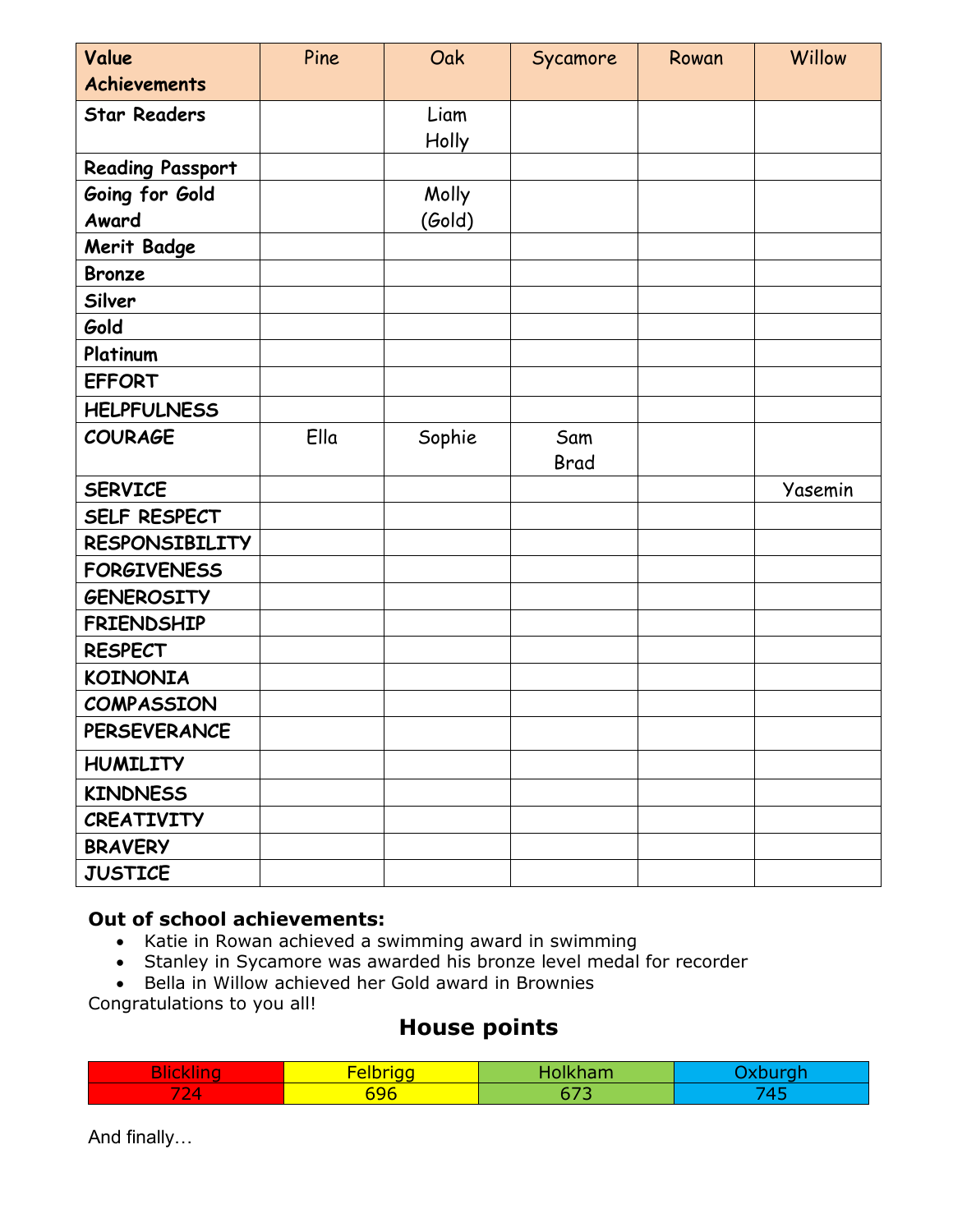#### *As each has received a gift, use it to serve one another, as good stewards of God's varied grace* Amen

Laura Green

Executive Headteacher

Newsletter additions:

- Cricket coaching posters
- Diary Dates (scroll down)

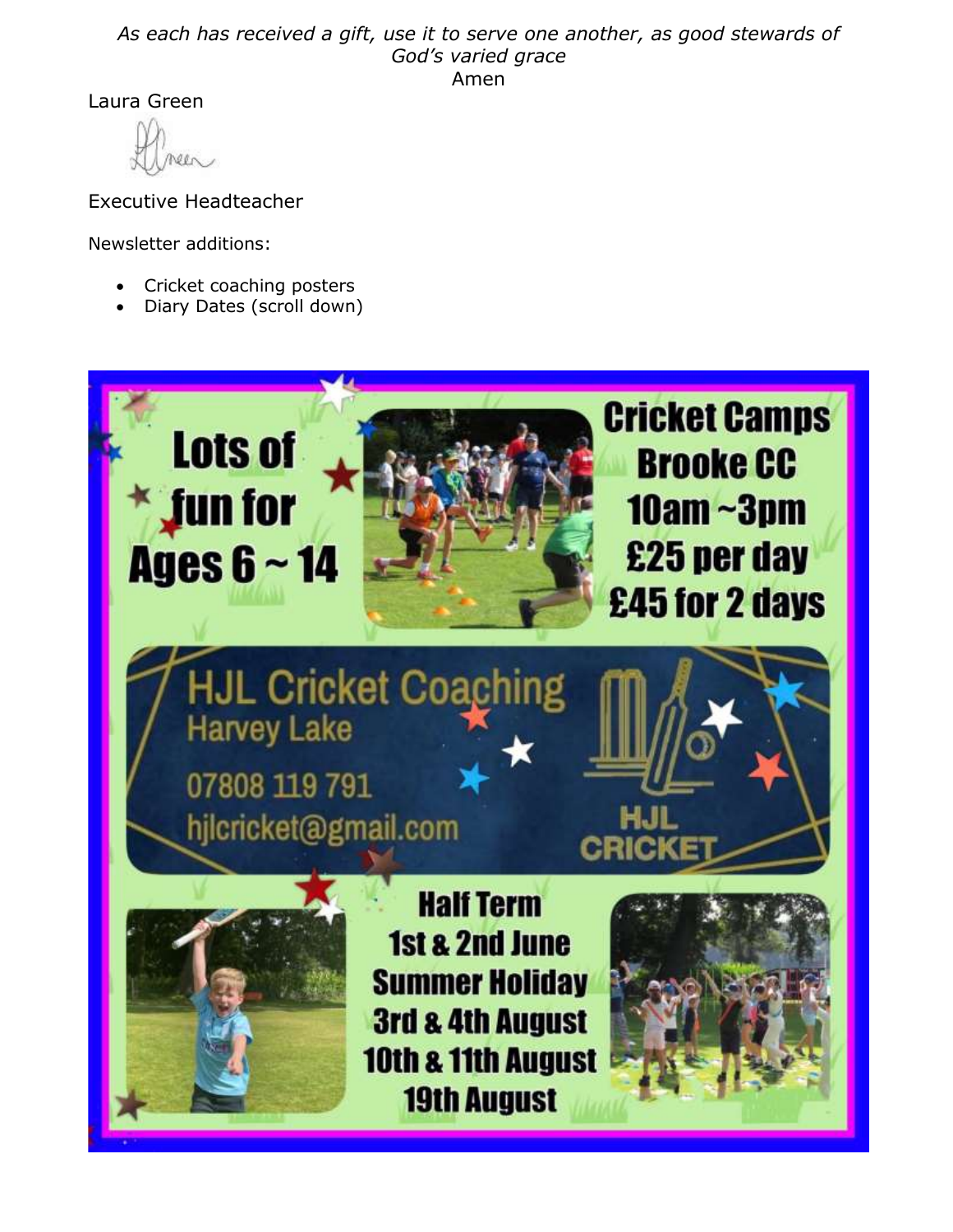





**Brooke CC Friday Community Cricket** 

Age 5yrs & Up **Friday 6th May** 6pm - 7.30pm Soft & Hardball Coaching **FAMILY ATMOSPHERE! BAR AND RADU'S KESWICK CAFE Register now!** Juniors@brookecc.co.uk